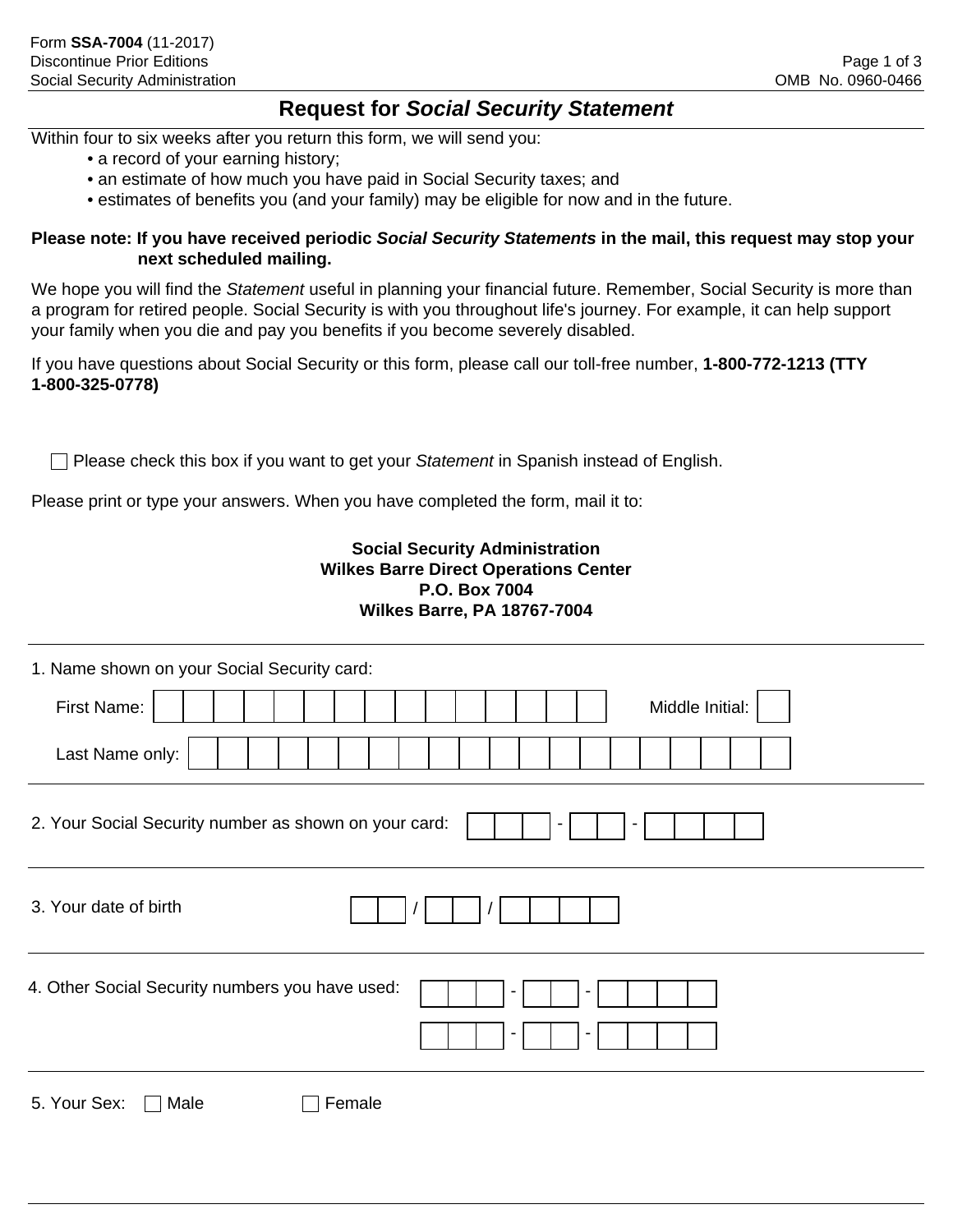| Form SSA-7004 (11-2017)<br>Page 2 of 3                                                                                                                                                                                                                            |  |  |  |  |  |  |  |
|-------------------------------------------------------------------------------------------------------------------------------------------------------------------------------------------------------------------------------------------------------------------|--|--|--|--|--|--|--|
| For items 6 and 8, show only earnings covered by Social Security. Do NOT include wages from state, local, or<br>federal government employment that are NOT covered by Social Security or that are covered ONLY by Medicare.                                       |  |  |  |  |  |  |  |
| 6. Show your actual earnings (wages and/or net self-employment income) for last year and your estimated earnings<br>for this year.                                                                                                                                |  |  |  |  |  |  |  |
| $\overline{0}$<br>0<br>(Dollars Only)<br>A. Last year's actual earnings:<br>\$                                                                                                                                                                                    |  |  |  |  |  |  |  |
| (Dollars Only)<br>B. This year's estimated earnings:<br>\$<br>0<br>$\mathbf 0$                                                                                                                                                                                    |  |  |  |  |  |  |  |
| 7. Show the age at which you plan to stop working:                                                                                                                                                                                                                |  |  |  |  |  |  |  |
| (Show only one age)                                                                                                                                                                                                                                               |  |  |  |  |  |  |  |
| 8. Below, show the average yearly amount (not your total future lifetime earnings) that you think you will earn<br>between now and when you plan to stop working. Include performance or scheduled pay increases or bonuses, but<br>not cost-of-living increases. |  |  |  |  |  |  |  |
| If you expect to earn significantly more or less in the future due to promotions, job changes, part-time work or an<br>absence from the work force, enter the amount that most closely reflects your future average yearly earnings.                              |  |  |  |  |  |  |  |
| If you don't expect any significant changes, show the same amount you are earning now (the amount in 6B).                                                                                                                                                         |  |  |  |  |  |  |  |
| 0<br>$\mathbf 0$<br>(Dollars Only)<br>Future average yearly earnings:<br>\$                                                                                                                                                                                       |  |  |  |  |  |  |  |
| 9. Do you want us to send the Statement:                                                                                                                                                                                                                          |  |  |  |  |  |  |  |
| • To you? Enter your name and mailing address.                                                                                                                                                                                                                    |  |  |  |  |  |  |  |
| • To someone else (your accountant, pension plan, etc.)? Enter your name with "c/o" and the name and address of<br>that person or organization.                                                                                                                   |  |  |  |  |  |  |  |
|                                                                                                                                                                                                                                                                   |  |  |  |  |  |  |  |
| "C/O" or Street Address (Include Apt. No., P.O. Box, Rural Route)                                                                                                                                                                                                 |  |  |  |  |  |  |  |
|                                                                                                                                                                                                                                                                   |  |  |  |  |  |  |  |
| <b>Street Address</b>                                                                                                                                                                                                                                             |  |  |  |  |  |  |  |
|                                                                                                                                                                                                                                                                   |  |  |  |  |  |  |  |
|                                                                                                                                                                                                                                                                   |  |  |  |  |  |  |  |
| Street Address (If Foreign Address, enter City, Province, Postal code)                                                                                                                                                                                            |  |  |  |  |  |  |  |
|                                                                                                                                                                                                                                                                   |  |  |  |  |  |  |  |
| U.S. City, State, ZIP code (If Foreign Address, enter Name of Country only)                                                                                                                                                                                       |  |  |  |  |  |  |  |
| <b>NOTICE:</b><br>I am asking for information about my own Social Security record or the record of a person I am authorized to                                                                                                                                    |  |  |  |  |  |  |  |
| represent. I declare under penalty of perjury that I have examined all the information on this form, and on any                                                                                                                                                   |  |  |  |  |  |  |  |
| accompanying statements or forms, and it is true and correct to the best of my knowledge. I authorize you to<br>use a contractor to send the Social Security Statement to the person and address in item 9.                                                       |  |  |  |  |  |  |  |
|                                                                                                                                                                                                                                                                   |  |  |  |  |  |  |  |

| Please sign your name (Do Not Print) |  |  |  |
|--------------------------------------|--|--|--|
|--------------------------------------|--|--|--|